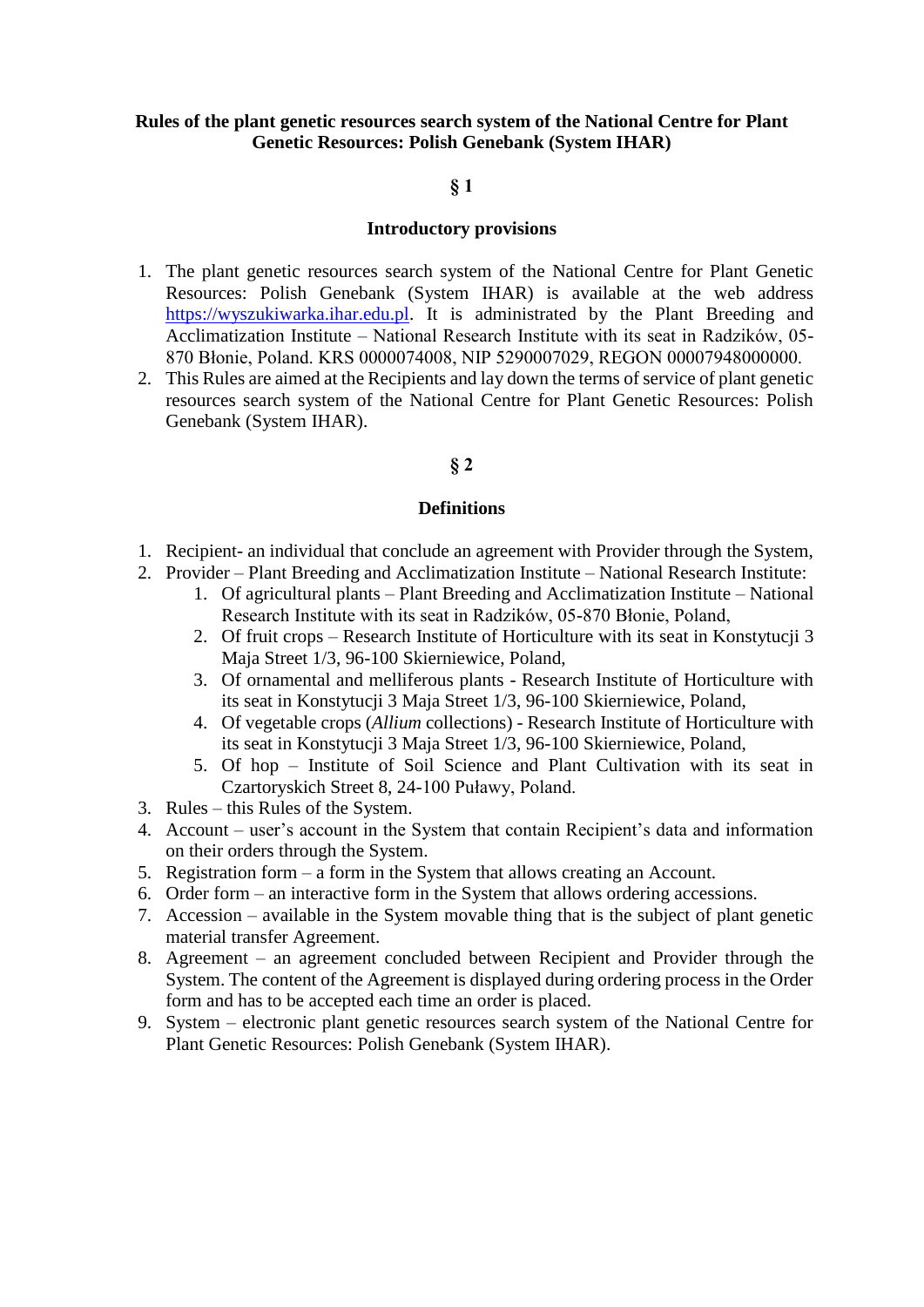#### **Contact details**

- 1. Address: Plant Breeding and Acclimatization Institute National Research Institute with its seat in Radzików, 05-870 Błonie, Poland.
- 2. E-mail address: [postbox@ihar.edu.pl](mailto:postbox@ihar.edu.pl)
- 3. Telephone number: 22 733 45 00
- 4. Recipient can contact the Provider with the details given in this paragraph.
- 5. Recipient can contact the Provider by telephone from Monday to Friday,  $8^{00}$ -16 $^{00}$ , not including public holidays.

## **§ 4**

## **Technical requirements**

General technical requirements for using plant genetic resources search system of the National Centre for Plant Genetic Resources: Polish Genebank (System IHAR):

- 1. A connection to the Internet and most recent browser version of Firefox, Opera, Chrome or Edge.
- 2. An active e-mail account,
- 3. Enabled cookies in the browser settings (see **[cookies policy](https://dokumentacja.ihar.edu.pl/en/cookies-2/)**).

# **§ 5**

#### **General information**

- 1. Provider shall not be liable for disruptions of the System, caused by third parties, force majeure or incompatibility of Recipient's devices with the System.
- 2. Browsing through the System's content does not require having an Account in the System. The Recipient has to have an Account when they order the Accessions from the System.

## **§ 6**

## **Creating an account in the system**

- 1. You can open an user Account in the System only if you are over 16 years of age.
- 2. You have to fill in the Registration form if you want to create an Account. The following information are mandatory:
	- 1. Name,
	- 2. Surname,
	- 3. Delivery address,
	- 4. E-mail address,
	- 5. Type of activity.
- 3. Creating an Account in the System is free.
- 4. In order to log in your Account, use the same e-mail address and password that you registered with.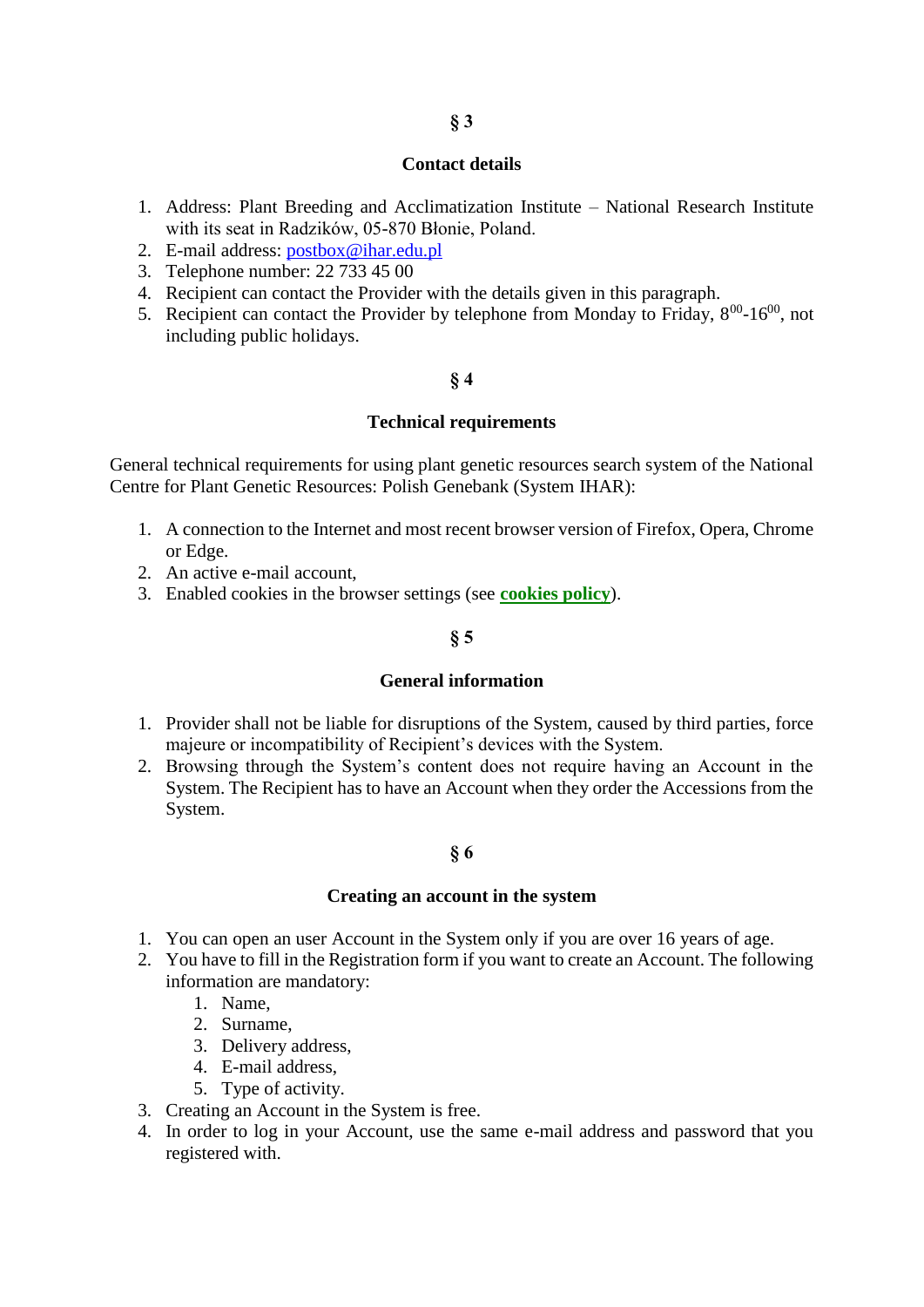5. Recipient can delete their Account at any time. To delete the Account, use contact details given in the §3 and write a request to the Provider.

## **§ 7**

## **Ordering plant genetic material**

To order plant genetic material through the System you have to:

- 1. Log in to your account;
- 2. Choose the accessions you want to order and add them to the cart;
- 3. Accept the Rules and personal data processing;
- 4. Accept the Agreement, type in the delivery address and confirm the order.

# **§ 8**

## **Delivery and payment**

- 1. Ordering accessions and their delivery is free. The National Centre for Plant Genetic Resources: Polish Genebank covers the costs.
- 2. Ordered accessions are delivered to the address given in the Order form.
- 3. Recipient cannot choose method of delivery.

## **§ 9**

#### **Personal data in the System**

- 1. Plant Breeding and Acclimatization Institute is an administrator of the personal data collected through the System.
- 2. Administrator does not collect personal data of individuals less than 16 years of age.
- 3. Administrator collects and processes your personal data in order to:
	- 1. Realize the Agreement (Standard Material Transfer Agreement) concluded between Recipient and Provider through the System including transmission of personal data to other institutions when ordered genetic material is not kept in Provider's facilities and has to be prepared in other institution.
	- 2. Fulfill the liabilities undertaken in the framework of the International Treaty on Plant Genetic Resources for Food and Agriculture which means periodically informing the Governing Body about concluded Material Transfer Agreements.
	- 3. Contact the Recipient when needed in order to realize the Agreement and/or to answear the messages sent to the Provider by the Recipient through the contact form.
- 4. Personal data may be shared with:
	- 1. delivery company or an intermediary who send parcels for the Administrator and within the Agreement.
	- 2. other institutions when ordered genetic material is not kept in Provider's facilities and has to be prepared in other institution.
- 5. Recipient has the right to access and recify their data and to request a cease of its processing.
- 6. Recipient has the right to request a removal of their personal data (deleting their Account § 6) when the purposes for processing the data are fulfilled.